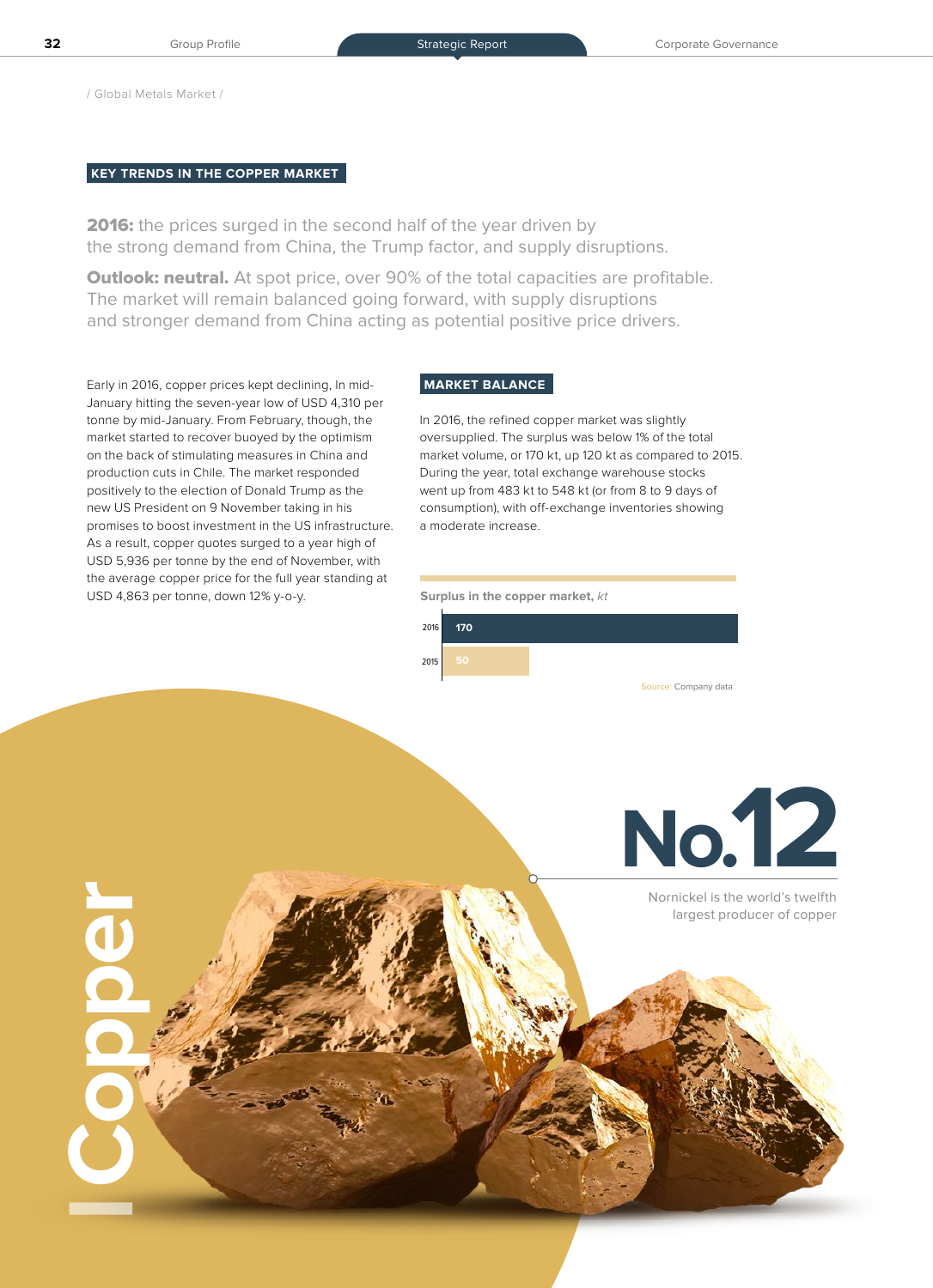

**Refined copper consumption by industry**

| <b>First use product</b>              | %  |
|---------------------------------------|----|
| Wire rod                              | 74 |
| Rolled products                       | 13 |
| Billets and pipe                      | 13 |
|                                       |    |
| <b>End product</b>                    | ℅  |
| Construction                          | 31 |
| Consumer goods and equipment          | 24 |
| Power grids                           | 23 |
| Source:<br>Transport<br>Company data, | 11 |

Given its high electrical and thermal conductivity, ductility and corrosion resistance, copper is widely used in various industries. Up to three quarters of refined copper produced globally are are used for manufacturing electrical conductors, including various types of cable and wire. Key copper-consuming industries include construction, electrical and electronic equipment manufacturing, power supply, transport, engineering, machine building and consumer goods production.

 In 2016, global consumption of refined copper totalled 22.3 mln t (up 2.0%, or 0.43 mln t, as compared to 2015), primarily owing to stronger demand from cable and wire manufacturers. Consumption in pipe, flat rolled products and billet production segments saw moderate growth.

#### **Copper prices,** USD/t

**Price increase (start-end of the year)** 

- Reduction of price (start-end of the year)  $\overline{\phantom{a}}$ All-year high
- All-year low

--- Average annual price



#### **Drivers of the copper price in 2016**

- **1.** Production increase in Peru
- **2.** China's SRB copper purchases
- **3.** Suspended mining in Chile due to heavy rains
- **4.** Rise in LME stocks
- **5.** Strike at the Toromocho copper mine, Peru
- **6.** Increase in Chinese copper concentrate imports
- **7.** Stronger USD
- **8.** Trump's election as the US President
- **9.** Trump's promises to boost investment in the US infrastructure
- **10.** Closing of long positions before the New Year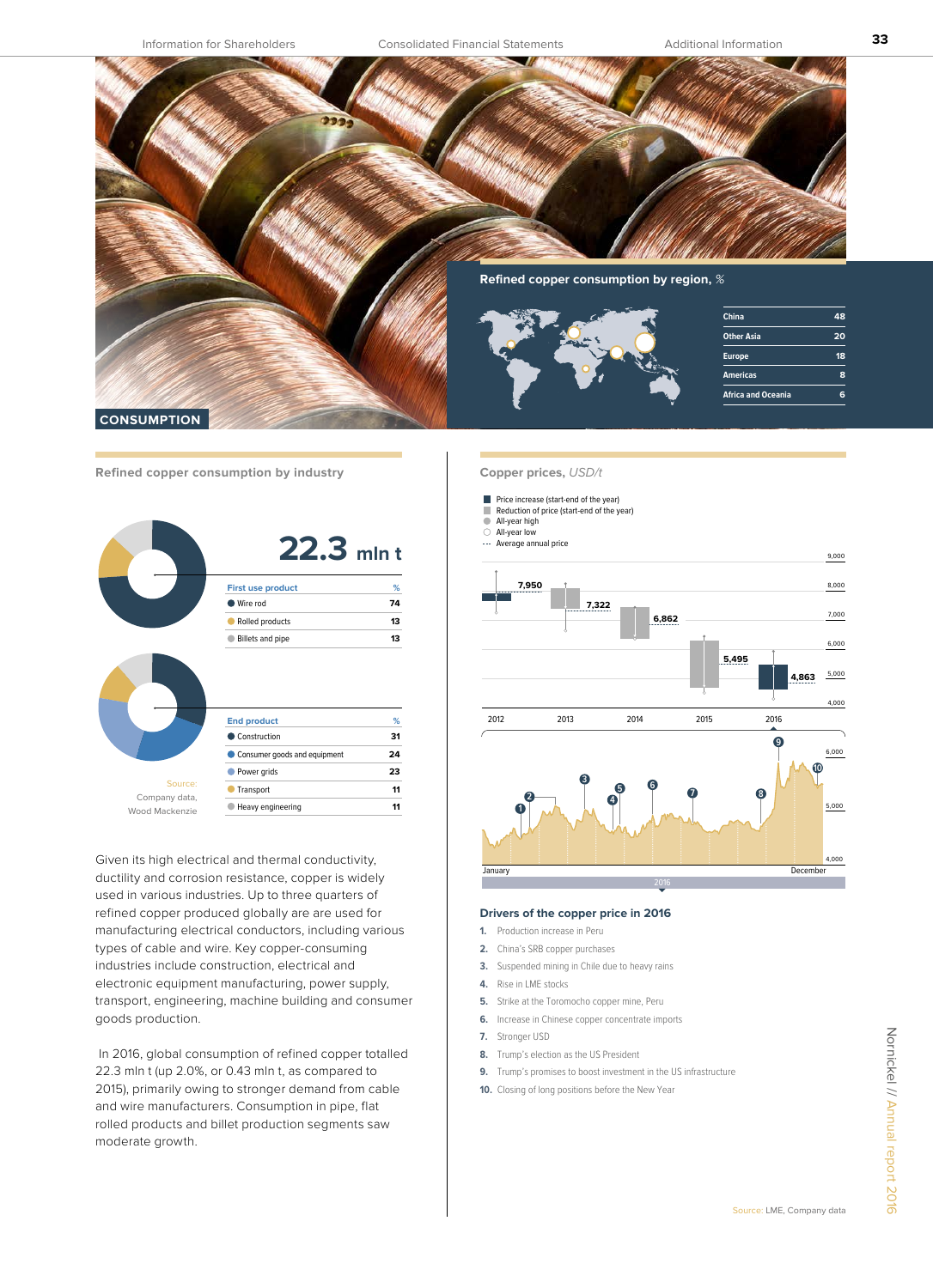China remains the key copper consumer, with its market share reaching 48% in 2016 due to the demand growth of 4%. Market concerns about China's sharp economic slowdown did not materialise. China took advantage of low prices to significantly boost imports of copper and, in particular, copper feedstock. In 2016, refined copper imports grew by 3% to 4.9 mln t, while copper concentrate imports went up by as much as 28% to 17 mln t. This enabled China to meet its growing consumption needs through the local production ramp-up. The demand for copper in developed economies saw only a slight increase in 2016, with Europe (the Company's key market for copper cathodes) by 1.4%, North America by 0.3%, and Asia (excluding China) by 0.8%. Russian domestic copper cathode consumption in 2016 remained flat y-o-y.

### **PRODUCTION**

In 2016, global production of refined copper increased by 2.5% (or 0.55 mln t) compared to 2015 and totalled 22.5 mln t. China remains the key driver behind that growth, with the national government firmly committed to the expansion of domestic smelting and refining capacities, which, according to the Chinese experts, increased in 2016 by 0.4 mln t and 0.3 mln t to 6.5 mln t and 10.8 mln t, respectively. In 2016, refined copper production in China grew by 12% to 7.9 mln t, while its share in global output was 34%. Only one quarter of Chinese production is local extraction, with three quarters coming from imported copper concentrates and scrap. In the rest of Asia (excluding China) production growth was 7% (with Japan, Indonesia and the Philippines as the key contributors), while in North America it stood at 6% (up in the USA and Mexico and down in Canada).

In 2016, global production of refined copper increased by

**2.5%**

**Changes in refined copper consumption in 2016 by product,** mln t



Source: Company data, Wood Mackenzie

**Refined copper production in 2015–2016,** mln t



Source: Company data, Wood Mackenzie